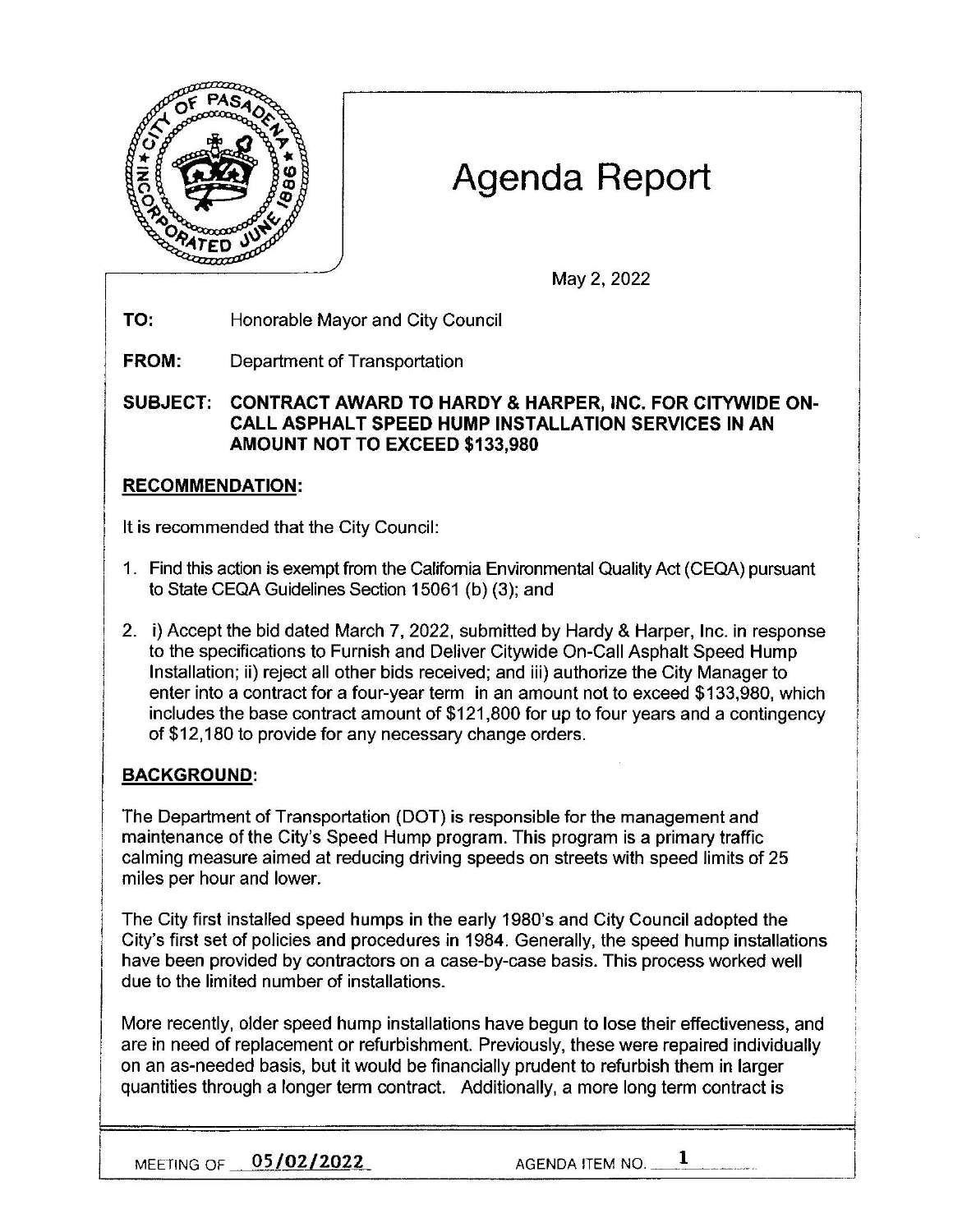Contract Award to Hardy & Harper Inc. for Speed Hump Installation May 2, 2022 Page 2 of 3

needed for installation of new locations that meet the City's guidelines for speed humps as demand for humps continues to be high. This contract will allow the installation of new speed humps and refurbishment of ones found to be ineffective.

#### **SELECTION PROCESS:**

The Department of Transportation specifications for this project were drafted in accordance with Section 4.08.070 of the Pasadena Municipal Code. On March 3, 2022, the Notice Inviting Bids to Furnish and Deliver Citywide On-Call Asphalt Speed Hump Installation was posted on PlanetBids. The posting generated notices to all vendors who have previously registered with the City for this particular commodity class. A total of 22 vendors downloaded the Specifications, including one local vendor. A total of six bids were received by the bid opening date, one from a local firm. No pre-bid meeting was held.

Following advertising, bids were received on March 14, 2022, as follows:

|              | <b>Bidder</b>                                      | Amount (\$) |  |
|--------------|----------------------------------------------------|-------------|--|
| $\mathbf{1}$ | Hardy & Harper., Inc., Lake Forest                 | 121,800     |  |
| 2.           | GM Sager Construction Co., Inc., Pomona            | 169,000     |  |
| 3.           | Gentry General Engineering, Inc., Rancho Cucamonga | 193,400     |  |
| 4.           | OutSide Plant Construction, LLC, Pasadena          | 260,400     |  |
| 5.           | Onyx Paving Company, Inc., Anaheim                 | 277,000     |  |
| 6.           | Axiom Group, Los Angeles                           | 652,320     |  |

It is recommended that Hardy & Harper, Inc. be awarded the on-call contract for speed hump installation as they are the lowest responsive and responsible bidder. The proposed contract with Hardy & Harper fully complies with the City's Competitive Bidding and Living Wage Ordinances. Staff also verified with the Contractors State License Board that Hardy & Harper possesses licenses for A General Engineering and C-12 Earthwork and Paving.

# **COUNCIL POLICY CONSIDERATION:**

This project is consistent with the City Council's goals to improve, maintain, and enhance public facilities and infrastructure and to improve mobility and accessibility in the City. This project is also consistent with the General Plan Mobility Element policies:

- 1.12 Apply traffic management measures to manage vehicular speeds as a function of designated street type to ensure safe and orderly movement of all modes of travel.
- 3.2 Manage traffic speeds on neighborhood streets to reduce cut-through traffic.

# **ENVIRONMENTAL ANALYSIS:**

The project has been reviewed for compliance with the California Environmental Quality Act (CEQA) and is exempt per Section 15061 (b) (3). The project is covered by the general